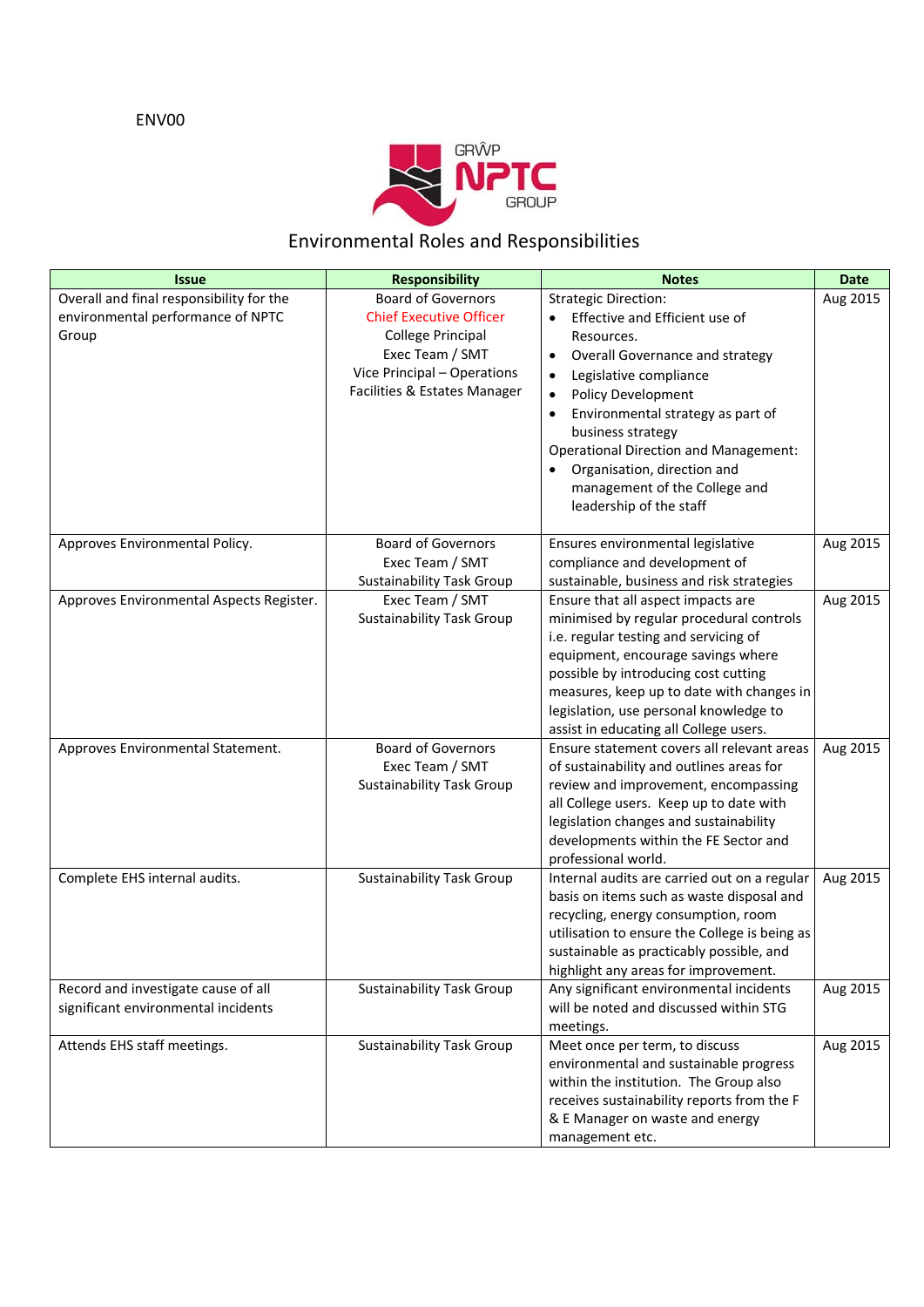#### ENV00

| <b>Issue</b>                             | Responsibility                   | <b>Notes</b>                                                                       | Date     |
|------------------------------------------|----------------------------------|------------------------------------------------------------------------------------|----------|
| Sets annual Objectives and Targets and   | <b>Sustainability Task Group</b> | The College has an improvement plan with                                           | Aug 2015 |
| monitor performance                      |                                  | annual objectives and targets to reduce                                            |          |
|                                          |                                  | energy consumption, waste to landfill and                                          |          |
|                                          |                                  | transportation usage. Comparison reports                                           |          |
|                                          |                                  | are produced annually, using agreed                                                |          |
|                                          |                                  | monitoring and measuring processes. The                                            |          |
|                                          |                                  | College also promotes Resource Efficiency                                          |          |
|                                          |                                  | via poster campaigns, new sustainability                                           |          |
|                                          |                                  | website etc.                                                                       |          |
| Prepares Environmental Statement         | Exec Team / SMT                  | The College Statement is reviewed                                                  | Aug 2015 |
|                                          | <b>Sustainability Task Group</b> | annually to ensure accuracy of                                                     |          |
|                                          |                                  | information regarding objectives and                                               |          |
|                                          |                                  | targets etc.                                                                       |          |
| Monitoring and recording mileage and     | <b>Sustainability Task Group</b> | For all direct travel related to vehicles and                                      | Aug 2015 |
| transport undertaken                     | Finance                          | business mileage for College use.                                                  |          |
|                                          | Goods Inwards / Transport Team   | Monthly reports produced using                                                     |          |
|                                          |                                  | information from Staff Mileage claim                                               |          |
|                                          |                                  | forms (Finance) and Long Term vehicle                                              |          |
|                                          |                                  | booking forms (Estates) to produce                                                 |          |
|                                          |                                  | Transport Footprint. Collect formal                                                |          |
|                                          |                                  | monitoring data.                                                                   |          |
| Monitor and record waste production      | <b>Sustainability Task Group</b> | Assign responsibility for waste                                                    | Aug 2015 |
|                                          | Facilities & Estates Department  | management control to the individual                                               |          |
|                                          | <b>School of Construction</b>    | departments. They are to ensure the                                                |          |
|                                          | Catering                         | correct waste streams are disposed of                                              |          |
|                                          | School of Engineering            | using the correct skips / containers to                                            |          |
|                                          |                                  | reduce contamination and waste to                                                  |          |
|                                          |                                  | landfill.                                                                          |          |
| Monitor and record energy and water      | <b>Sustainability Task Group</b> | Use Automated Meter Monitoring and                                                 | Aug 2015 |
| consumption                              | Facilities & Estates Department  | Targeting Software (AMMT) to produce                                               |          |
|                                          |                                  | reports Monthly/Annually.<br>Use reports to compare annual                         |          |
|                                          |                                  | consumption to previous year's data to                                             |          |
|                                          |                                  | identify increased usage / possible                                                |          |
|                                          |                                  |                                                                                    |          |
| Monitor and record other relevant issues | Procurement                      | savings.<br>Where reasonably practicable, procured                                 |          |
| relating to the organisation's           |                                  |                                                                                    | Aug 2015 |
| environmental performance.               |                                  | materials from suppliers who promote<br>sustainability and renewable sources (i.e. |          |
|                                          |                                  | paper from managed and renewable                                                   |          |
|                                          |                                  | forestry, plastic stationary from recycled                                         |          |
|                                          |                                  | materials etc.                                                                     |          |
| Monitor legal compliance.                | Exec Team / SMT                  | Ensure legal compliance through regular                                            | Aug 2015 |
|                                          | <b>Sustainability Task Group</b> | review and audit of all College procedures.                                        |          |
|                                          | Facilities & Estates Department  |                                                                                    |          |
| Prepare and maintain all relevant        | <b>Sustainability Task Group</b> | The College has a register detailing all                                           | Aug 2015 |
| environmental management system          | Facilities & Estates Department  | environmental policies and procedures,                                             |          |
| documentation.                           |                                  | which is reviewed and updated regularly.                                           |          |
|                                          |                                  | In addition, minutes and reports                                                   |          |
|                                          |                                  | presented to the Sustainable Task Group                                            |          |
|                                          |                                  | are filed.                                                                         |          |